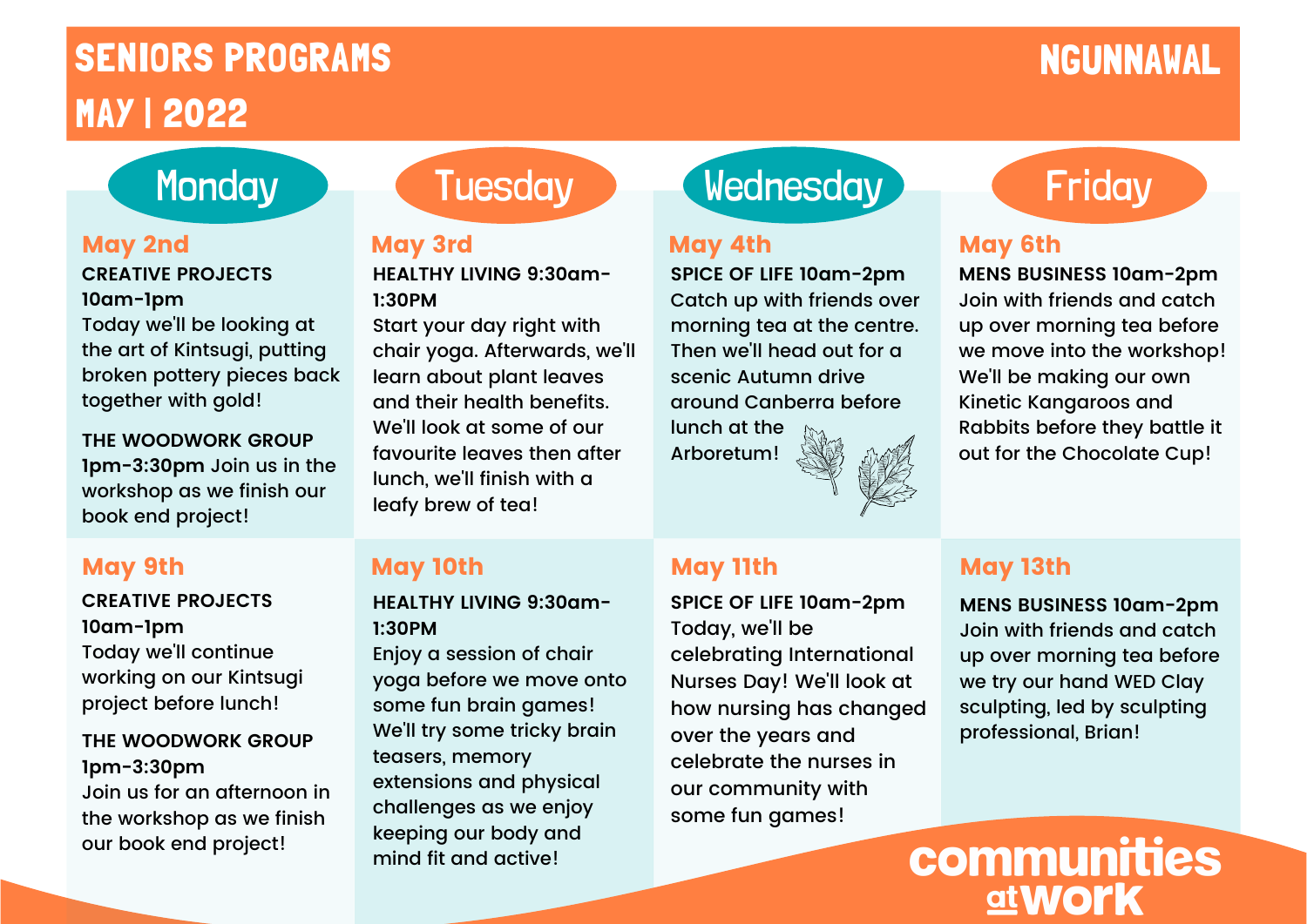### May 16th May 17th May 18th

### **CREATIVE PROJECTS 10am-1pm**

Catch up with friends before putting your skills to good use making toys and blankets for the Canberra Hospital Foundation!

### **THE WOODWORK GROUP 1pm-3:30pm** Join us for an afternoon in the workshop as we start a new exciting project making hopping rabbits!

**HEALTHY LIVING 9:30am-1:30pm** Start your day right with chair yoga. Then we'll explore the nutritional benefits of seeds. We will dive deeper into how we can use seeds in our meals and trial some Arabic traditions of seeded recipes.

# Monday **Tuesday Wednesday**

**SPICE OF LIFE 10am-2pm** Hola! Today we will be jetting off to Chile! Complete with passports, piñatas and a delicious Chilean lunch, join us for the trip of a lifetime!



# **Friday**

## May 20th

**MENS BUSINESS 10am-2pm** Enjoy a day at the centre catching up with friends over morning tea and lunch! Then we'll continue learning about WED sculpting and working on our own unique sculptures!

### **CREATIVE PROJECTS AND THE WOODWORK GROUP DAY TRIP!**

Join us for a special day out as we venture to Bungendore! We'll have a look around town and stop by the Woodworks Gallery before lunch at the café next door! If you would like to come along, please let your facilitator know or call Tess on 6293 6254

**HEALTHY LIVING 9:30am-1:30pm**

A day to enjoy the outdoors, fresh air and scenery of Canberra. Together we will venture to the National Aboretum and tour the Bonzi Garden. After learning about this technique, we'll enjoy a tasty lunch at the Aboretum Cafe

## May 23rd May 24th May 25th May 27th

**SPICE OF LIFE 10am-2pm** Join with friends for a special day at the centre celebrating Multicultural Day! We'll look at a variety of different cultures and celebrate them over a delicious lunch followed by some fun games!

**MENS BUSINESS 10am-2pm** Catch up with friends over morning tea at the centre. Then we'll head out for a scenic Autumn drive around Canberra before lunch at the Arboretum!

communities <u>at WOI'K</u>